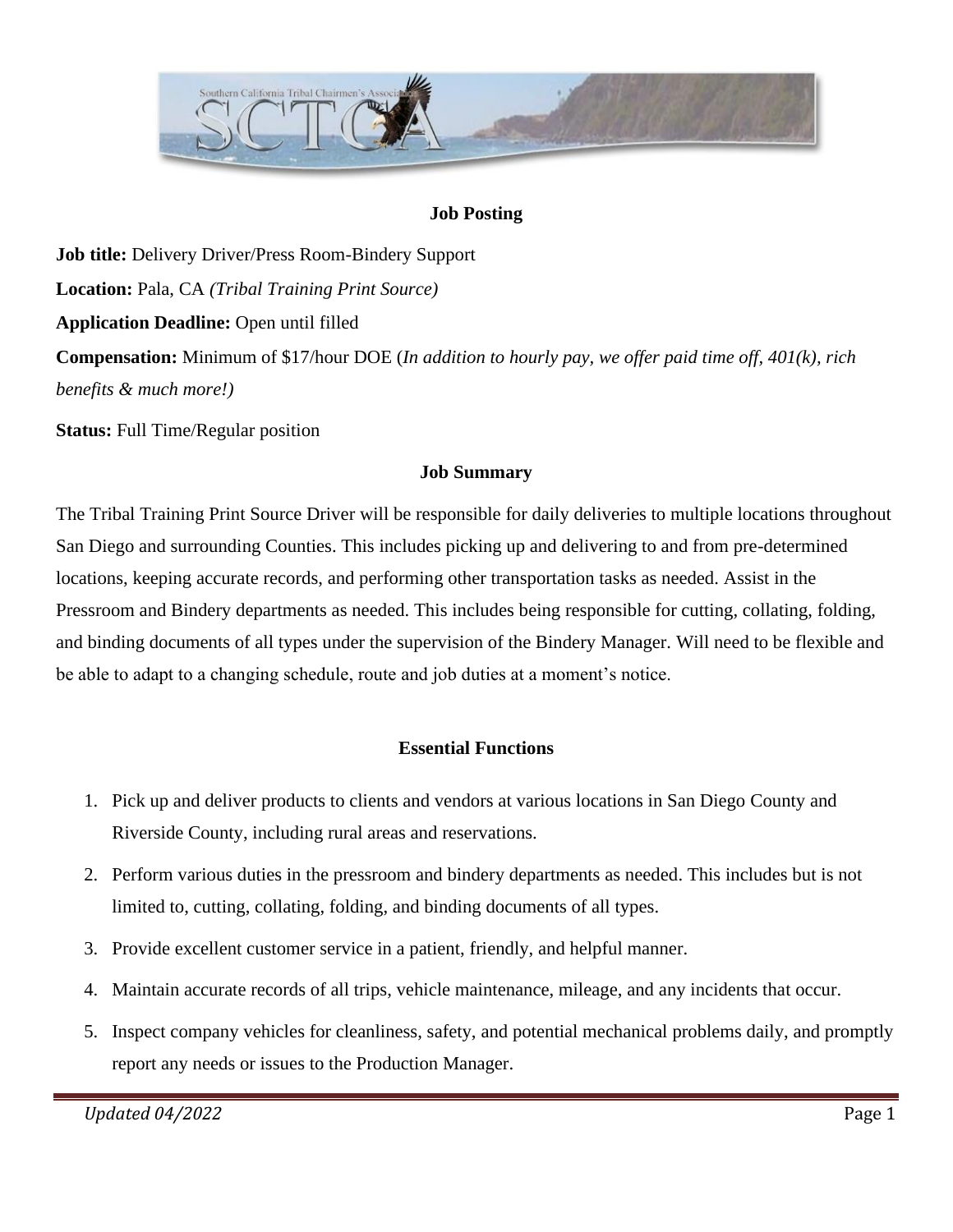- 6. Schedule and take vehicles in for routine service.
- 7. Confident driving in inclement weather and on rural roads in remote areas.
- 8. Other duties as assigned.

#### **Job Requirements and Qualifications**

*Education:* High School Diploma or GED.

*Certificates & Licenses*: Valid California Class C Driver's License and acceptable Motor Vehicle Report at time of hire and continued throughout employment.

*Knowledge Requirements:* Familiarity with Indian reservations in San Diego County helpful. Ability to exercise sensitivity and good judgement in dealing with people from diverse socio-economic backgrounds.

*Experience:* Experience driving a commercial van for business purposes, transporting heavy loads to multiple locations. Entry level to intermediate experience with desktop computers (Microsoft Word and Excel).

*Physical:* Be able to lift and carry 60 pounds regularly.

*Conditions of Employment:* Minimum 25 years of age, for auto insurance purposes. Candidates are required to successfully complete required background check, and drug screening.

#### **Other Information**

In addition to the essential duties listed above the Delivery Driver/Press Room-Bindery Support is expected to:

- 1. Communicate regularly with supervisor and coworkers about department issues and/or schedule changes. Must possess excellent communication skills both verbally and in writing.
- 2. Demonstrate efficient time management and prioritizes workload daily.
- 3. Consistently report to work on time prepared to perform the duties of the position.
- 4. Demonstrate tact and a high level of professionalism due to the sensitive and highly confidential nature of the position.
- 5. Demonstrate ability to handle difficult situations with respect and courtesy.
- 6. Be detail oriented and possess strong organizational skills.